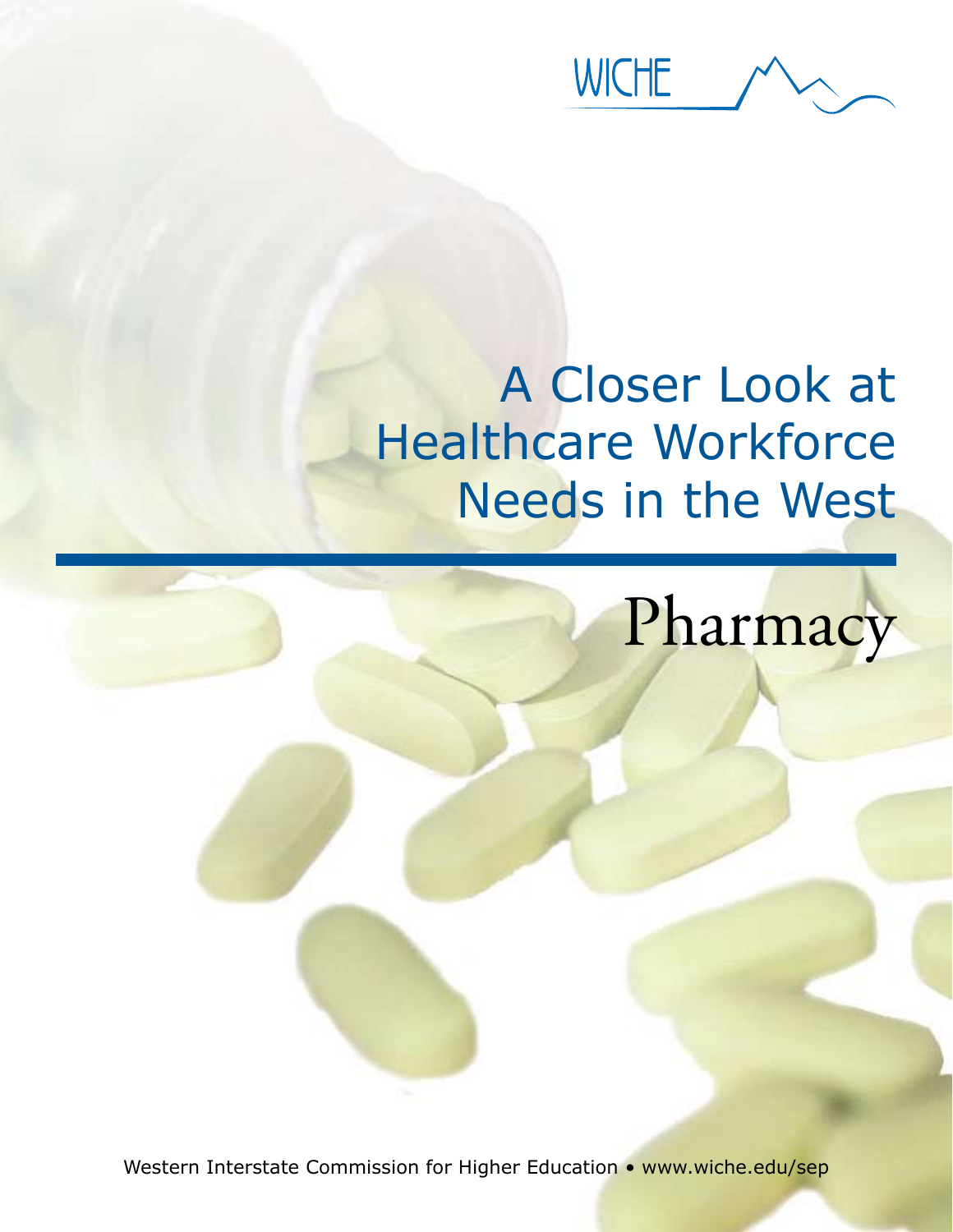### Pharmacy Workforce Needs

#### **National Trends**

Pharmacy, with more than 230,000 practitioners today, is the third-largest health profession in the United States after nurses (2.4 million) and physicians (830,000).

#### **Projected Shortages and Causes**

Research on the national pharmacist workforce points to a continuing shortage of pharmacists, related to growth in medication use, the aging of the baby boomer generation, and the emergence of more clinical activities within pharmacies. Surveys that track shortage levels showed that there was a slow downward trend in the severity of shortages up until fall 2005, followed by higher shortage levels during the past year. Changes in shortage levels appear to parallel growth in prescription medication usage.

#### **Expanding Career Options**

Increasing numbers of pharmacists are working in nontraditional positions. For example, career options have emerged with medication-use programs within managed care organizations and health plans; Medicare's adoption of a prescription drug benefit; Medicaid programs' prescriptiondrug benefit; and any healthcare provision that includes a formulary for medications and outcomes analysis for medication use.

Within traditional pharmacy practice, clinical activities have expanded, with the universal adoption of the doctor of pharmacy (PharmD) degree as the entry-level educational requirement for pharmacy practice. The growth of postgraduate pharmacy residencies has also had an effect. The PharmD degree includes additional biomedical and clinical training that enables pharmacists to assume more clinical and management responsibilities. Younger pharmacists are trained in providing educational and monitoring services for chronic diseases, administering immunizations, and offering medication management services for Medicare patients.

In institutions pharmacists are being added to transplant units, critical-care units, emergency departments, oncology services, and other areas where intensive medication-therapy management is enhanced by pharmacy expertise. To fill these roles, pharmacists require advanced training, which is generally acquired through formal postgraduate professional education in pharmacy residencies.

The number of accredited pharmacy residencies nationally has expanded from about 1,000 annually 10 years ago to over 1,500 annually; and specialized residencies (a second year with a focus in a specific area, such as critical care) have increased concomitantly. The Board of Pharmaceutical Specialties (BPS) offers certification examinations in five practice areas, and board-certified pharmacists are increasing in each of these areas: pharmacotherapy (3,191), oncology (557), nutrition (348), psychiatric pharmacy (463), and nuclear pharmacy (495) (*www.bpsweb.org*).

#### **Factors Driving Workforce Demand**

#### **Growing Part-time and Female Workforce**

The Bureau of Health Professions' pharmacist supply model estimates that 3,911 pharmacists will retire in 2007. This number will gradually increase to 4,562 in 2020. Recent studies have shown that since 2000, pharmacists are remaining in the workforce longer, and more are working part-time. Retiring pharmacists are predominantly male; this is significant because male pharmacists have traditionally worked more than female pharmacists.

The increasing female pharmacist workforce is an important supply issue because women pharmacists have consistently worked fewer hours than their male counterparts. Recent surveys show women pharmacists working 0.81 FTE on average, compared to male pharmacists at 0.91 FTE (*Mott et al., National Pharmacist Workforce Data, 2004*). The current pharmacy-student population is about two-thirds female. Supply models estimate that part-time participation will reduce the workforce "headcount" by about 15 percent (*Knapp and Cultice, 2007, in press*).

#### **Recent Increases in Prescription Volume**

The demand for pharmacists is closely tied to the number of retail prescriptions (*Walton et al., 2004*). Prescription volume continues to grow each year, but the growth rate has varied greatly in the last 10 years, as shown in the table below. The growth rate hit its highest level in 1999 and fell steadily to about two percent in 2004. Growth increased again in 2005 and 2006.



#### **Beyond Prescriptions**

When we think of pharmacists, dispensing medications comes to mind. However, their expanded role now includes many other tasks, like managing medication therapy related to Medicare Part D. Many immunization programs are now administered through community pharmacies. Pharmacists are also active in chronic disease medication-management programs and elsewhere, as noted above.

#### **Aging Baby Boomers**

Counterbalancing the increased supply of pharmacists is the aging baby boomer generation, which will increase the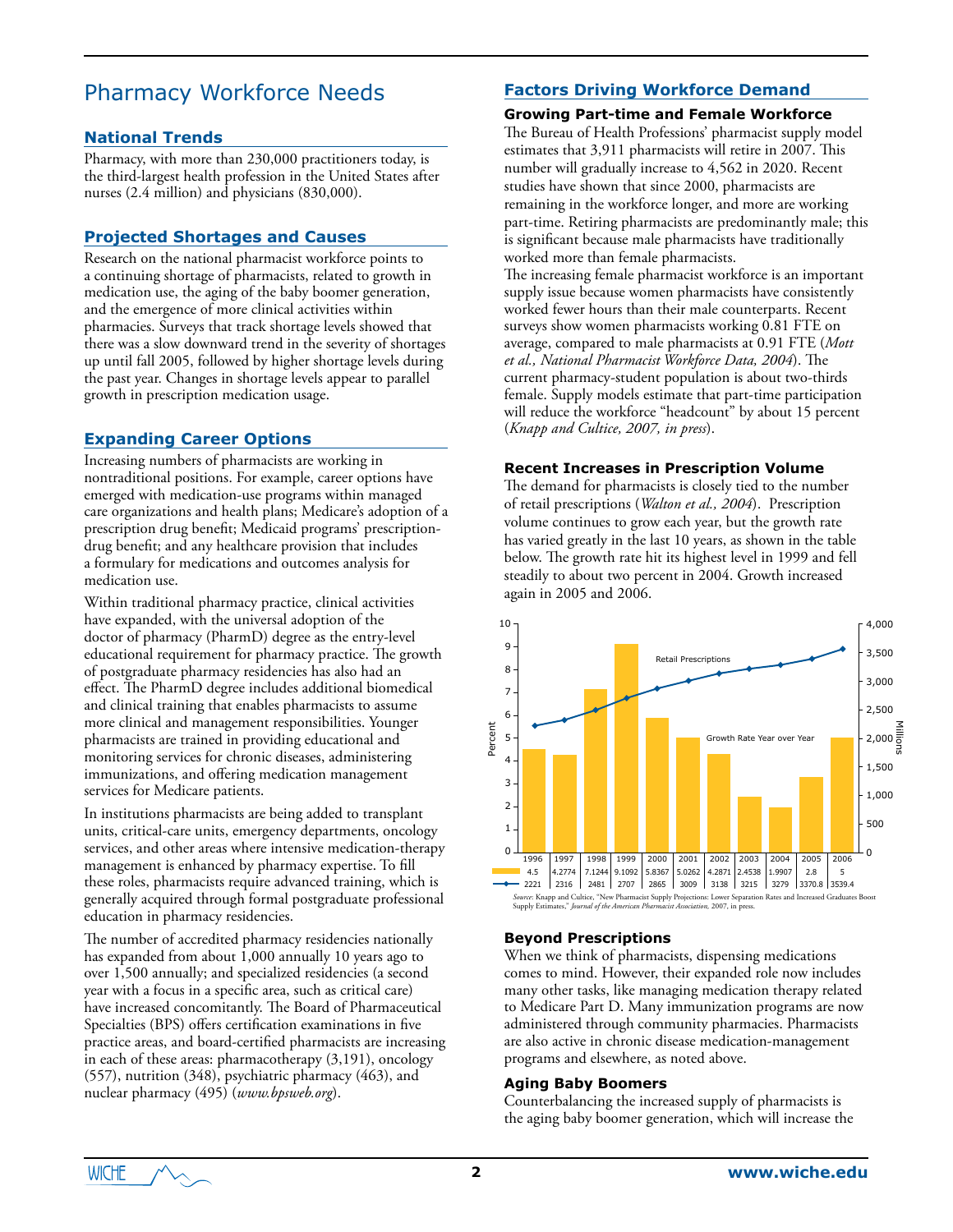demand for pharmacy services. For example, people under 65 annually consume 10.1 prescriptions on average, while those 65 years and over consume 23.5 prescriptions on average *(Agency for Healthcare Research and Quality (AHRQ), derived from Medical Expenditure Panel Survey Data, 1997- 2000*). The oldest baby boomers have not yet reached 65 years, where medication consumption increases significantly.

#### **Filling the Gaps: Technicians**

There are approximately 250,000 certified pharmacist technicians in the United States. These allied health professionals play an important role in increasing productivity in pharmacies. A 2004 state-level study showed that technicians generally complement pharmacists rather than substitute for them; there are more technicians where there are more pharmacists.

#### **Growth of the Biotech Industries**

The number of pharmacists working in drug development is relatively small. Pharmacists sometimes play roles in clinical trials, but not often. The principal relationship between the biotech industry and the pharmacist workforce is that pharmacists are clinically involved in the use of expensive and potentially dangerous biotech drugs in hospitals and elsewhere. Oral dosage forms of biotech drugs, such as oral oncology medications and transplant maintenance medications, are now readily available. The biotech industry acknowledges the significant role that community pharmacies and pharmacists play in helping patients use these medications effectively.

#### **Technology's Effects on Pharmacy Demand**

Pharmacists play a significant role in medication error reduction. New technologies such as electronic prescription generation and transmission increase pharmacist productivity and reduce medication errors. Generally, where technology is introduced on a large scale — for example, in the Veterans Affairs system and in Kaiser Permanente — pharmacists have been redeployed to clinical roles in chronic disease clinics, where their activities have been shown to be cost effective.

#### **Regional Occupational Outlook for Pharmacists in the WICHE States**

| Region                        | <b>Population 2005</b> | <b>ADI* Feb. 2007</b> |  |  |  |  |
|-------------------------------|------------------------|-----------------------|--|--|--|--|
| <b>United States</b>          | 296,410,404            | 4.13                  |  |  |  |  |
| <b>WICHE States</b>           | 69,703,732             | 4.34                  |  |  |  |  |
| Alaska                        | 663,661                | 4.00                  |  |  |  |  |
| Arizona                       | 5,939,292              | 4.17                  |  |  |  |  |
| California                    | 36,132,147             | 4.60                  |  |  |  |  |
| Colorado                      | 4,665,177              | 3.71                  |  |  |  |  |
| Hawaii                        | 1,275,194              | 4.00                  |  |  |  |  |
| Idaho                         | 1,429,096              | 4.40                  |  |  |  |  |
| Montana                       | 935,670                | 4.00                  |  |  |  |  |
| Nevada                        | 2,414,807              | 4.25                  |  |  |  |  |
| <b>New Mexico</b>             | 1,928,384              | 3.83                  |  |  |  |  |
| North Dakota                  | 636,677                | 3.67                  |  |  |  |  |
| Oregon                        | 3,641,056              | 4.29                  |  |  |  |  |
| South Dakota                  | 775,933                | 4.00                  |  |  |  |  |
| Utah                          | 2,469,585              | 4.50                  |  |  |  |  |
| Washington                    | 6,287,759              | 4.00                  |  |  |  |  |
| Wyoming                       | 509,294                | 3.33                  |  |  |  |  |
| *Aggregate Demand Index (ADI) |                        |                       |  |  |  |  |

#### **Demand for Pharmacists in the West**

The preceding table presents Aggregate Demand Index (ADI) data for WICHE states as compared to national averages. The ADI is a monthly, national survey of the unmet demand for pharmacists by the Pharmacy Manpower Project Inc. The survey is conducted by having panelists, selected by their direct involvement in hiring pharmacists, submit monthly ratings for each state where they hire pharmacists, based on this five-point scale:

- **5** = High demand; difficult to fill open positions.
- **4** = Moderate demand; some difficulty filling open positions.
- **3** = Demand is in balance with supply.
- **2** = Demand is less than the pharmacist supply available.
- **1** = Demand is much less than the pharmacist supply available.

Ratings are aggregated, and a population-weighted average is determined for the month; they are also available at the regional, divisional, and state levels.

**Demand data show that the Western region consistently has the highest level of unmet pharmacist demand.** At the division level, the Pacific division has frequently had the highest ADI ratings, while the Mountain division has generally been closer to national averages. These findings are consistent across several national surveys and support attention to producing more pharmacists in the West just to meet current population demands.

For the future, baby boomers retiring in the next three decades are likely to move to Western states in disproportionate numbers. This trend will likely increase the population of many Western states beyond national averages for growth and will increase the need for pharmacists and other health care professionals. Most Western schools of pharmacy have high percentages of in-state students already (see the table on p. 4) so expansion and stimulating inmigration of pharmacists from other states are important options for increasing the workforce.

#### **Expansion of Pharmacy Education**

In the last decade new pharmacy programs, expansion of existing programs, and development of distance-learning campuses have increased the number of pharmacy seats across the nation. The Accreditation Council for Pharmacy Education reports that the expansion of existing programs is generating even more new pharmacists than new schools and colleges are (*Knapp and Cultice, 2007, paper in press*).

Part of the educational expansion effort results from the recognition that pharmacists in rural areas will be retiring in the next 10 to 15 years without a significant prospect of their being replaced.

During the early 2000s, a plan to include pharmacy students in the National Health Service Corps to assist in loan repayment was introduced but not funded. A difficulty in implementing pharmacy programs for medically underserved areas is that there are no measures of pharmacist service levels, like those that exist for medicine and dentistry.